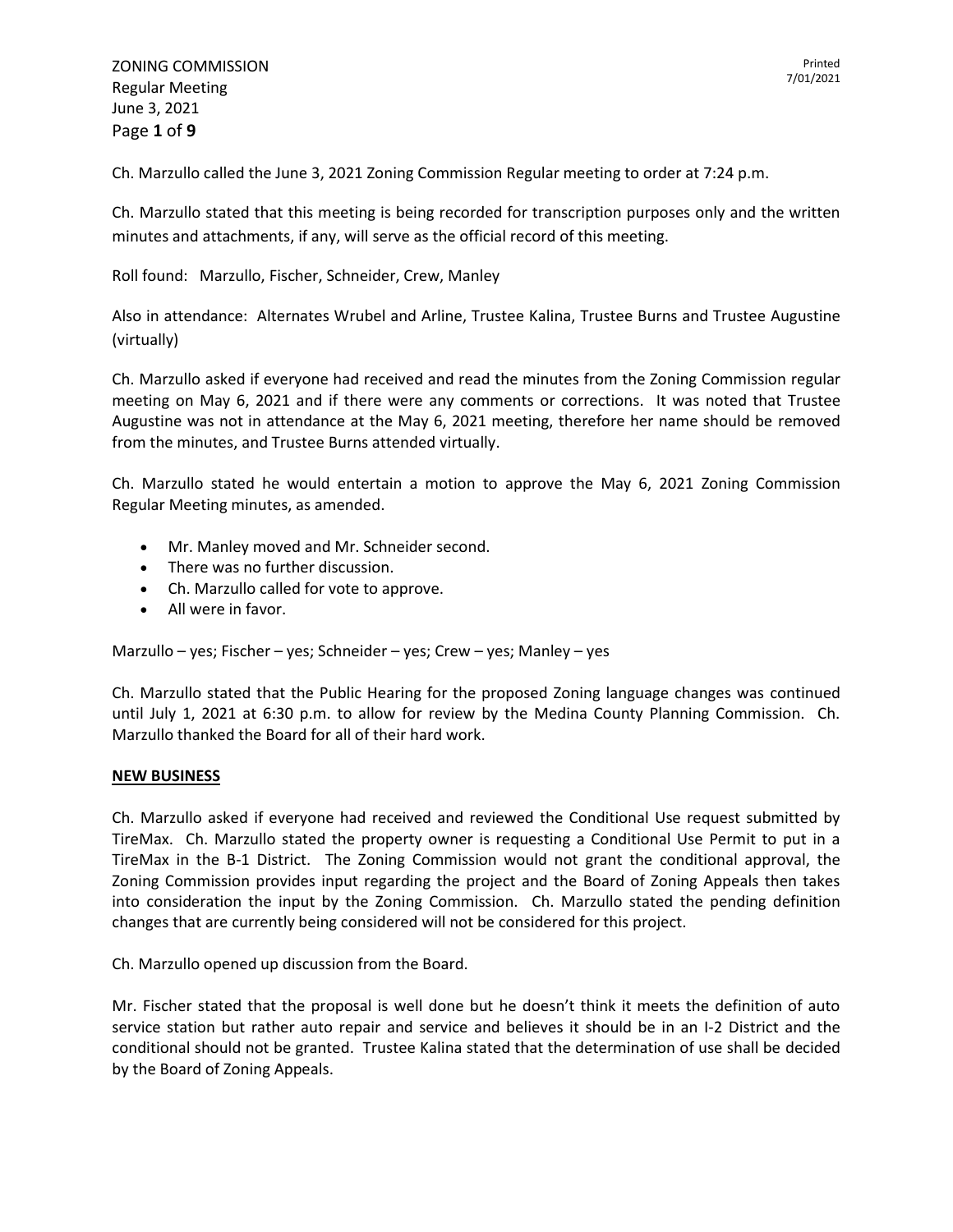Ch. Marzullo stated it is worthwhile to note also that this is also a retail establishment and that is conditionally approved in a B-1 District. Ch. Marzullo stated the question on this project is whether this is truly retail or a service and repair.

Mr. Manley asked if service and repair would also be retail and he thinks it can be argued it is both. Ch. Marzullo pointed out with such a broad definition everything would be retail.

Mr. Fischer stated he doesn't know if retail applies here because there is such a limited amount of building devoted to general public. Discussion followed.

Mr. Schneider stated that looking at the layout based on the distance from the lot line, he suggested it would be better if the parking lot was toward the property line and move the building because it would look better if people weren't looking at garage doors when driving into Hinckley. If they reverse the location of the building, the view coming into Hinckley would be a nice building and it would give a nice buffer to the other property owner.

Mr. Fischer questioned if they are subdividing the lot.

Mr. Wolny stated that the other portion of the property will be retail, so people will see the retail when driving into Hinckley.

Mr. Fischer asked how far away the sublot will be from the retention pond, and Mr. Wolny indicated the retention pond would straddle the 2 lots, but there are options for placement of the retention pond and the building.

Mr. Schneider asked if the retention pond would be large enough to hold for the other lot and Mr. Wolny stated it's his understanding that it will cover both buildings, the second one will be built in a year or two. Further discussion followed.

Ms. Crew asked about the entrance onto 303, which is just down the street from the Buzzards Roost and the proposed senior housing. Ms. Crew feels this would be a lot of traffic on 303 at that location.

Mr. Manley stated that moving the building makes good sense and also he hopes the Board of Zoning Appeals considers the dumpster location at the site to make sure they are not in direct view of the main roads.

Trustee Kalina stated there was a question from the audience regarding whether a retention pond could straddle lots, and Ch. Marzullo stated that if it's one lot that is fine, but if 2 lots then no it needs a 15 foot setback from the lot lines. Discussion followed regarding the parcels.

Trustee Kalina shared a drawing of the proposed project, and Ch. Marzullo explained the project to the audience.

Ch. Marzullo asked if the proposed TireMax is abutting the proposed senior living project property, and Trustee Kalina stated yes and Mr. Wolny agreed.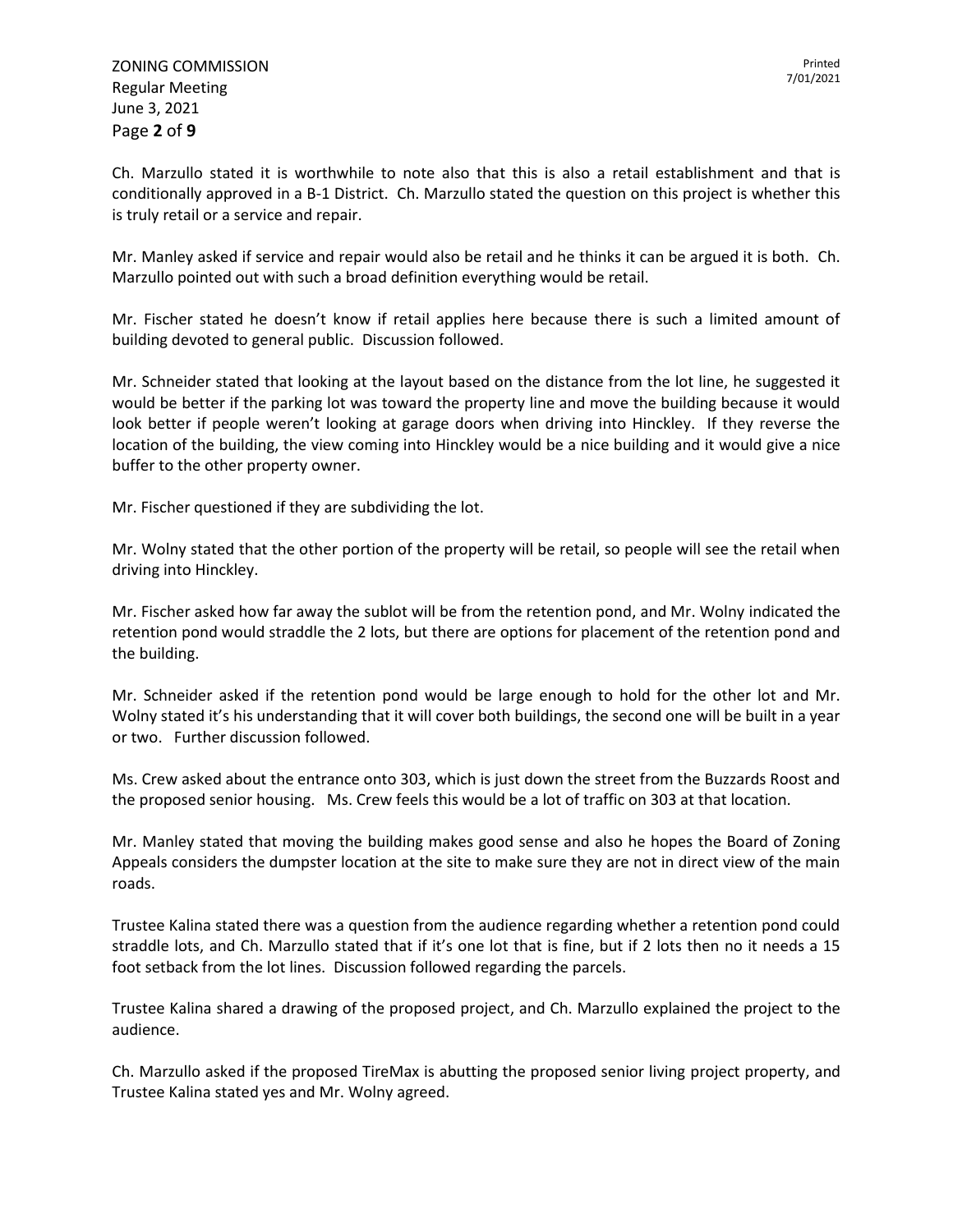## **Shawn Pepera – 988 Westwind Trace, Hinckley**

Ms. Pepera stated her concern is the traffic and asked if ODOT is aware of the traffic at the project site and if they are aware that a senior housing project is being proposed for that area. Ch. Marzullo stated that before the project could be approved it has to go through Medina County Planning Services and they bring ODOT out to review the project.

Ms. Pepera asked if ODOT is considering the traffic situations for this project and the possible senior housing project separately or concurrently and Ch. Marzullo stated he doesn't know, but whichever plan is submitted first gets considered first.

## **Matt Riley – 1090 River Road, Hinckley**

Mr. Riley asked if the parcel in question has been rezoned in the last 5 years and Ch. Marzullo stated he doesn't believe so. Ch. Marzullo stated that the parcels to the east were rezoned within the last 3 years. Mr. Riley asked if Mr. Wolny owns the parcel, and Ch. Marzullo stated yes he believes he does. Further discussion regarding the parcels and the retention pond ensued.

Mr. Wolny stated the 3 parcels have always been B-1 for the 25 years that he has been involved with them. The 4 parcels to the east were changed from Residential to B-1. Mr. Wolny stated he owned 3 of those parcels, and Dave Terry owns the other parcel. Mr. Wolny stated his understanding is they are going to turn it into 2 because the first lot is .85 acres and they want to make it a 1 acre parcel.

Ch. Marzullo stated he would like to check if the proposed retention basin will maintain 15 feet from the property line, and Mr. Manley suggested that be put in the letter the Zoning Commission prepares for the Board of Zoning Appeals.

Mr. Riley asked if Mr. Wolny is a member of the Board of Zoning Appeals, and Ch. Marzullo stated that Mr. Wolny is an alternate member of the Board of Zoning Appeals and recuses himself from any decision in this particular instance.

Mr. Schneider asked for clarification regarding whether they are taking 3 lots and making into 2, and Ch. Marzullo stated that is correct. Further discussion regarding the lots and the size of the lots and the location of the detention pond ensued. Mr. Schneider stated he would like a more defined plan showing where everything will be so it is easier to see. Discussion followed.

Mr. Schneider stated he is concerned which direction the run-off would be going, because flooding is a concern.

Ch. Marzullo stated he thinks it is flowing east. Ch. Marzullo stated that there should be a downriver water study, and Mr. Schneider asked for that to be put in the letter to the Board of Zoning Appeals.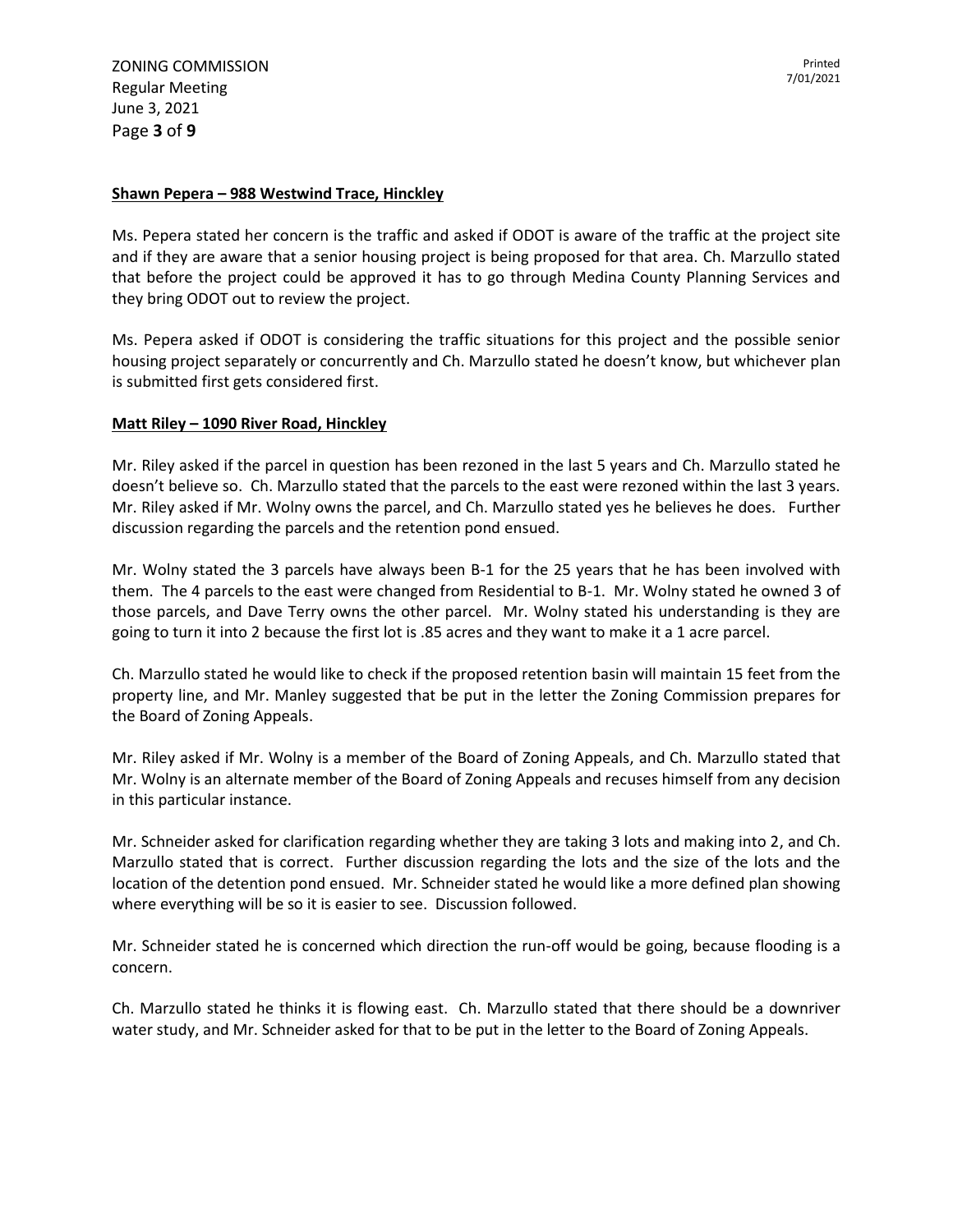Ch. Marzullo stated the matters he would like to cover in the letter include the retention basin compared to proposed lot setbacks and the downriver water study and the questionable interpretation of the existing zoning language and if this project fits in this area.

Mr. Manley suggested they say they are unable to make a recommendation based on the limited information received. Discussion followed.

Trustee Kalina stated it is best to look at it as a concept standpoint, and the Board of Zoning Appeals will review and make a determination. The site plan could change drastically so please keep that in mind, this project is subject to change because there will still be a lot of reviews.

Ms. Wrubel stated that it looks like the back of the proposed senior living apartments on the west side has a 30 foot setback and TireMax has a 30 foot setback, and this might not mesh well if both are right on the setback.

Ch. Marzullo stated that the proposed senior living project is still in the conditional use application process and it is ultimately up to the Board of Zoning Appeals.

Ch. Marzullo stated that if there are no other comments, he will compose a letter regarding the Zoning Commission's discussion for the TireMax project, and he will submit it to the Board of Zoning Appeals for their June 23, 2021 meeting.

Ch. Marzullo stated the next order of business is the Keep Hinckley Rural initiative, this group would like to see the R-1 minimum changed from 2 acres to 5 acres. Ch. Marzullo stated he believes the majority of what he is seeing with this initiative is strong pushback to developments that have been built in the past few years.

Ch. Marzullo explained the development and purpose of the yield plan in the Township. Ch. Marzullo stated that conservation developments were popping up and the yield plan was designed so a developer could not put more properties in a development than what would be put in a typical 2 acre development. Ch. Marzullo stated that the proposed new language for conservation developments would require that the conservation development subdivision be further into the property, which allows for more of the rural atmosphere, it allows the landowner to sell their land for development purposes. The Board is trying to keep the rural feel without creating a larger than necessary impact environmentally and allow for a nice rural atmosphere on a smaller lot.

Ch. Marzullo opened up discussion to the audience. Ms. Crew asked who is Keep Hinckley Rural. Ch. Marzullo stated he believes it is a group of residents, spearheaded by Mr. Matt Riley, that are really interested in maintaining our rural feel.

Trustee Kalina stated that regarding the Zoning Commission letter, he was asked to read that the comprehensive plan encourages permeable pavement wherever possible.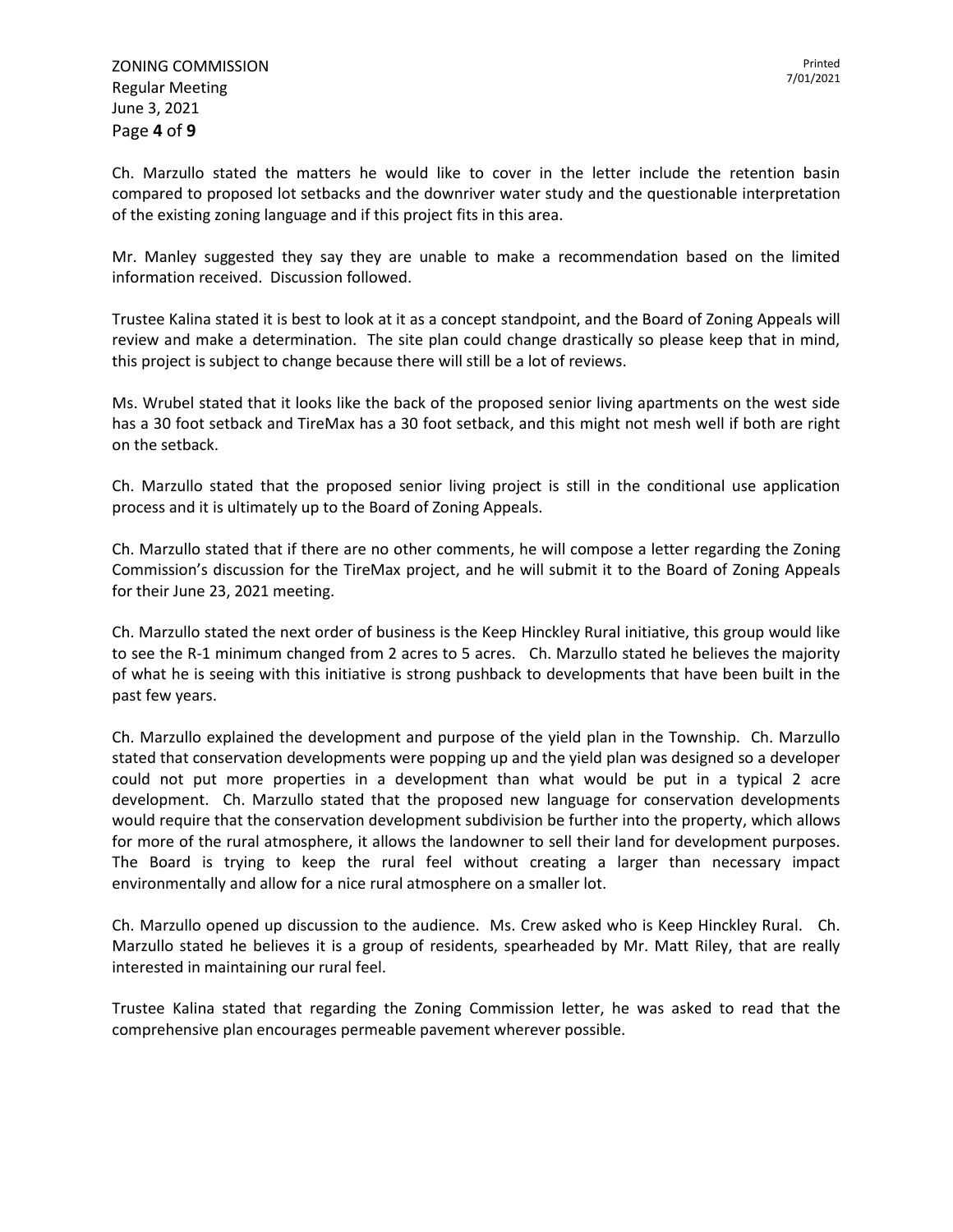Mr. Riley thanked the Board for their due diligence and hard work. Mr. Riley stated their specific concerns are the proximity of houses to houses. Their concern is also with the Comprehensive Plan and maintaining large lots over 2 acres. The idea is to open the door to conversations with the Township governing body. Mr. Riley stated that he does feel the conservation developments are a way out for the developers.

Ch. Marzullo stated he appreciated the input, but as far as a way out for developers, since the Township instituted the yield plan there has not been one application for a conservation development. The yield plan is designed so a developer cannot squeeze more houses into a lot.

Ch. Marzullo stated that Trustee Kalina developed the idea of the yield plan and the Board is trying to do everything they can to maintain the rural character and feel of Hinckley Township.

Mr. Riley stated they have to do things according to the law. Mr. Riley stated there has been public commentary regarding 5 acres and Trustee Augustine has invited him to give his arguments for consideration.

Ch. Marzullo encouraged Mr. Riley to stay involved and make the changes that he can.

## **Jim Larsen – 20 Carr Road, Hinckley**

Mr. Larsen stated he has lived in Hinckley for over 20 years and he wants to clarify that Mr. Riley represents a commonly held feeling by residents but when Mr. Riley speaks it is for himself, there is no group, there is a broad-based sentiment that want to maintain the character of this Township. Mr. Larsen stated he likes the new ideas for the conservation development. Mr. Larsen stated that he doesn't want everyone to be so accommodating to developers, he would like them to stand up and say no sometimes to some of the development going on.

Mr. Larsen asked for clarification on when the Comprehensive Plan can be amended and if the Zoning Commission can request that it be amended.

Ch. Marzullo stated that he doesn't know the answer to that question, but he will find an answer and report at the next meeting. Ch. Marzullo stated that the Comprehensive Plan is an idea, it's not a regulation or requirement and it was an idea that was created, drafted and written by consultants, Trustees and community input. Ch. Marzullo stated the best way to help the Zoning Commission understand what the public wants is to engage with the Board. This allows the Board to hear specifically what the people are passionate about in the Community. Ch. Marzullo stated he is happy to report next month on whether it is worth it to update the Comprehensive Plan.

Mr. Larsen stated he has read the Comprehensive Plan, and he still cannot figure out how the Senior Housing was allowed, the specifics are absent. He is concerned about the next one, and in order to prevent the next one they have to change the Comprehensive Plan because the developers will beat a path to their doors. The Township will keep losing pieces until it is almost gone. The Comprehensive Plan needs to be changed because he doesn't want the rural feel of Hinckley to change. Mr. Larsen thanked everyone for their patience.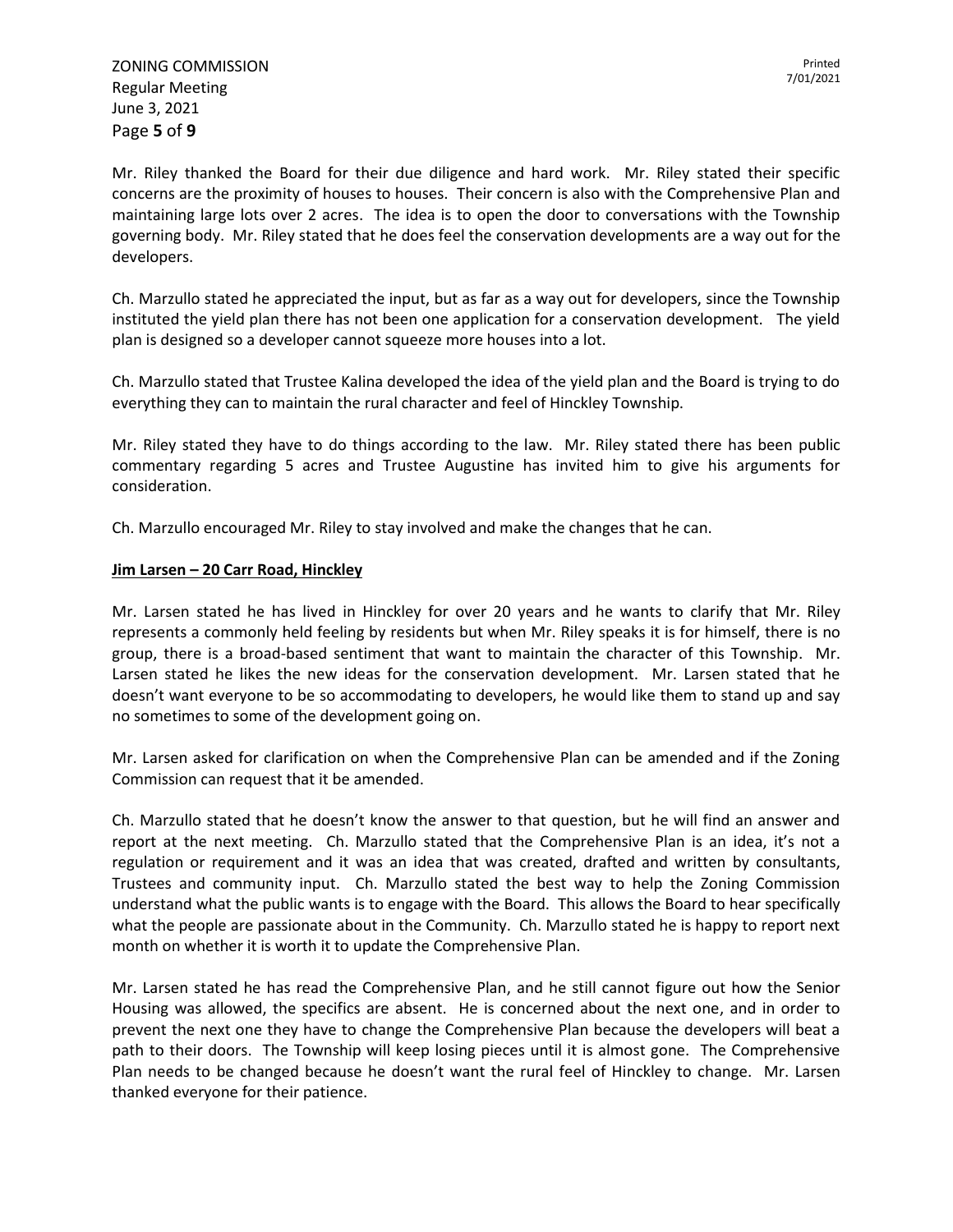ZONING COMMISSION Regular Meeting June 3, 2021 Page **6** of **9**

Ch. Marzullo referred to the few properties that were rezoned from R-1 to B-1, which was done 4 years ago before the development plans that are ongoing. This wasn't a grand plan by anyone on the Zoning Commission. The reality of the senior housing is that anyone can put senior housing anywhere in the community they want to, but Ch. Marzullo doesn't think there's a lot of demand for that.

# **Shawn Papera – 988 Westwind Trace, Hinckley**

Ms. Pepera stated that the new business she would like to propose is that steps should be taken to amend the Comprehensive Plan. Ms. Pepera feels they need to define senior housing. Also, exclusions like multi-family dwellings should be added. Ms. Pepera stated the Comprehensive Plan is being exploited. Ms. Pepera stated it is so broad that everyone can come in and weasel their way in. Ms. Pepera stated that she was told the Comprehensive Plan can be amended and she would like that looked into.

Ch. Marzullo stated that senior housing is defined by a Federal Statute, so we cannot further define it and the multi-family residences are defined in the Resolution. There are no multi-family residences in the R-1 or R-2 districts.

Ms. Crew stated that on page 9 of the Comprehensive Plan it states that it should be reviewed and updated regularly to ensure it meets the changing needs of the Township and continues to advance the goals of the community. Ch. Marzullo stated that probably means they can amend it, but he wants to emphasize that the Comprehensive Plan is a thought, it is not a requirement. Ch. Marzullo stated he would like to get additional input, but again the Comprehensive Plan is an idea, it is not a regulation. Ms. Crew stated it is a framework to guide the development of zoning and other local plans and policies.

Mr. Manley stated that he sat on three of these Comprehensive Plan reviews, and the original intent stated by the Prosecutor was they felt it justified the Zoning Commission and the actions they took so they were more defensible in court if there was something they could refer back to that theoretically represented the majority of the people's feelings. Mr. Manley stated that is no longer the case based on the lawsuit in Granger Township.

Trustee Kalina stated that what Mr. Manley is referring to is the *Apple Group vs. Granger Township*, the case settled that the comprehensive plan didn't have to be a separate document, it could be integrated into zoning as Granger successfully argued. Trustee Kalina stated the Comprehensive Plan is a guiding document for zoning and is basis for zoning resolution. Trustee Kalina stated that he was Chairman of the Zoning Commission of Sharon Township when they updated their Comprehensive Plan in 2006, and he was actively involved and it was done by the Zoning Commission and they had a 43% return rate and it was done by survey, which Trustee Kalina had a background in. Typically, the recommended lifespan is a decade, so it is almost time to start to think about updating.

Ch. Marzullo stated that as urban sprawl continues, it is a good idea to review the Comprehensive Plan more often than every decade. As things gets closer, it will accelerate the need to look at what the residents want.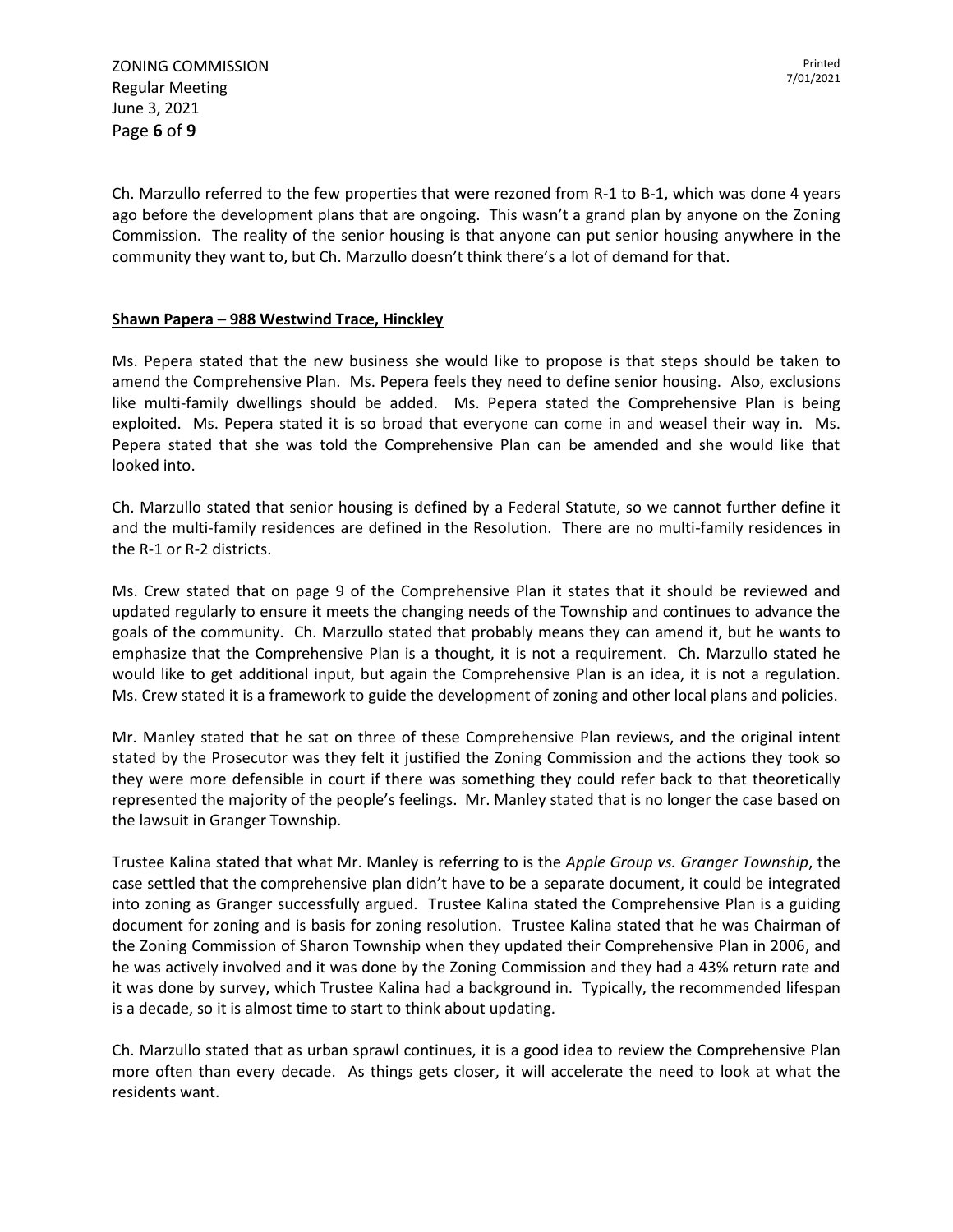ZONING COMMISSION Regular Meeting June 3, 2021 Page **7** of **9**

Ms. Pepera asked, if it is a framework, why is it being used against them by the developers. Ms. Pepera is for senior housing, but doesn't think it should be apartment rentals, so she thinks a little more definition or maybe put more exclusions so not everyone is knocking on the door. Also Ms. Pepera stated that it seems counterproductive that multi-family is not allowed in R-1 and R-2 but it is in B-1.

Ch. Marzullo stated what this really comes down to is should they be limiting more businesses in the B-1 District. The only way to prevent this would be to provide further definition in their business district. Mr. Fischer stated that dwelling units above the first floor are not permitted in the B-1 districts, the way Pride One is getting senior housing through is by senior citizen residential facilities, which are a conditional use in the B-1 just like hospitals are a conditional use in the B-1, so that could possibly be where they could look if they want to amend this. Within a business district, we allow a building up to 35 feet and we allow Senior Citizen residential facilities which goes through Board of Zoning Appeals. Further discussion followed.

Mr. Manley stated they also have to take annexation into consideration. Discussion followed.

Trustee Augustine stated that everyone brings up good points, typically the Comprehensive Plan should be updated every 10 years and it is a guideline as to what population of Hinckley would like to see. The population is everchanging and the Township is still waiting on current census results, and after they have received that information, it might be a good time to look at updating the Comprehensive Master Plan.

Mr. Riley stated that Keep Hinckley Rural movement started with him, it's not a fight just momentum. He is going to spend what he wants to spend to keep things going, he doesn't speak for anyone, there is no organized group. Mr. Riley discussed his thoughts on the Apple Group lawsuit.

Ch. Marzullo entertained a motion to extend the meeting time.

- Mr. Schneider moved and Ms. Crew second.
- No further discussion.
- All were in favor.

Marzullo yes; Fischer – yes; Schneider – yes; Crew – yes; Manley – yes

Ch. Marzullo asked for input from Ms. Wrubel based on her expertise. Ms. Wrubel stated that she is not giving a formal opinion to anyone, but she understands that the issue of annexation has gone many ways because people take advantage of the ease of annexation. Ms. Wrubel agrees with Mr. Manley's assessment that the Township should be concerned about annexation. People want the freedom of what they want to do with their property, and this will have to be considered when looking at changing the zoning code.

### **Nikki Long -**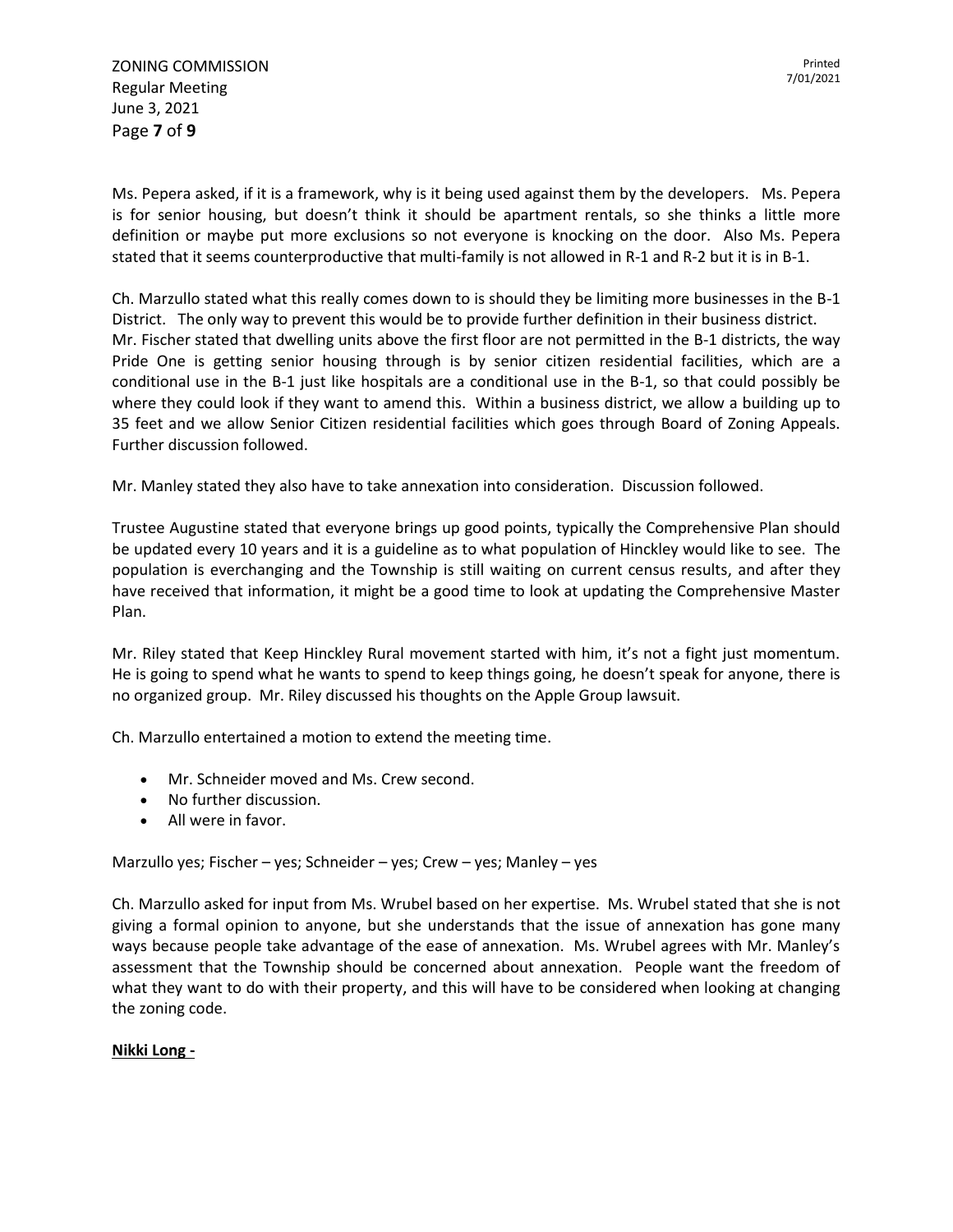Ms. Long asked when the yield plan was formalized, and Ch. Marzullo stated in 2018 shortly after the Skyland development was approved. Ms. Long questioned if the yield plan is for properties of 100 acres or more, what about properties under 100 acres, and Ch. Marzullo stated those development would be traditional 2 acre lots. Ms. Long asked if there is a plan to extend the yield plan to lots of less than 100 acres and Ch. Marzullo stated no. Ch. Marzullo further explained the details of the Yield Plan. Discussion followed.

Ms. Long asked what is the process for increasing the acreage requirement in the Township. Ch. Marzullo stated the most likely successful course of action would be to have a referendum placed on the ballot.

Ms. Long stated that it sounds like the Comprehensive Plan needs to be updated and in terms of annexation, she understands the concept explained about businesses on the edge of the Township to protect from annexation, maybe it would be helpful to let more businesses know that tax abatement is available to make it more attractive for other businesses that residents wouldn't mind seeing in the township.

Trustee Kalina stated that for information purposes Section 519.12 of the Ohio Revised Code specifically discusses amendments to the zoning resolution which can be initiated by a motion of the Township Zoning Commission, passage of resolution by the Board of Trustees and other avenues spelled out in 519.

Mr. Riley stated that he would be happy to file a petition or application but he doesn't see a legal binding nature of a petition, he sees it as a straw man because this is a constitutional Township. He sees the Comprehensive Plan as the guiding light, but look into an update to the plan with more current feedback.

Trustee Kalina stated that he understands a lot of residents are interested in updating the Comprehensive Plan, but are they interested in updating the lot size. Trustee Kalina stated that he initiated the lot increase in Medina Township when he was there and it is still in effect, they went from 2 acres to 3 acres. Trustee Kalina led that effort with 200 feet of frontage. Trustee Kalina stated there has to be a basis for that, the Prosecutor has to have the justification for that. Ch. Kalina discussed further why the determination was made in Medina Township. Trustee Kalina stated he appreciates hearing from the residents and what their thoughts are, and he is happy to share any information or answer any questions since he has been through the change in lot size before.

Ch. Marzullo asked if any comments from the public and there were none.

There was no further business or comments.

Ch. Marzullo entertained a motion to adjourn the June 3, 2021 Zoning Commission Regular Meeting.